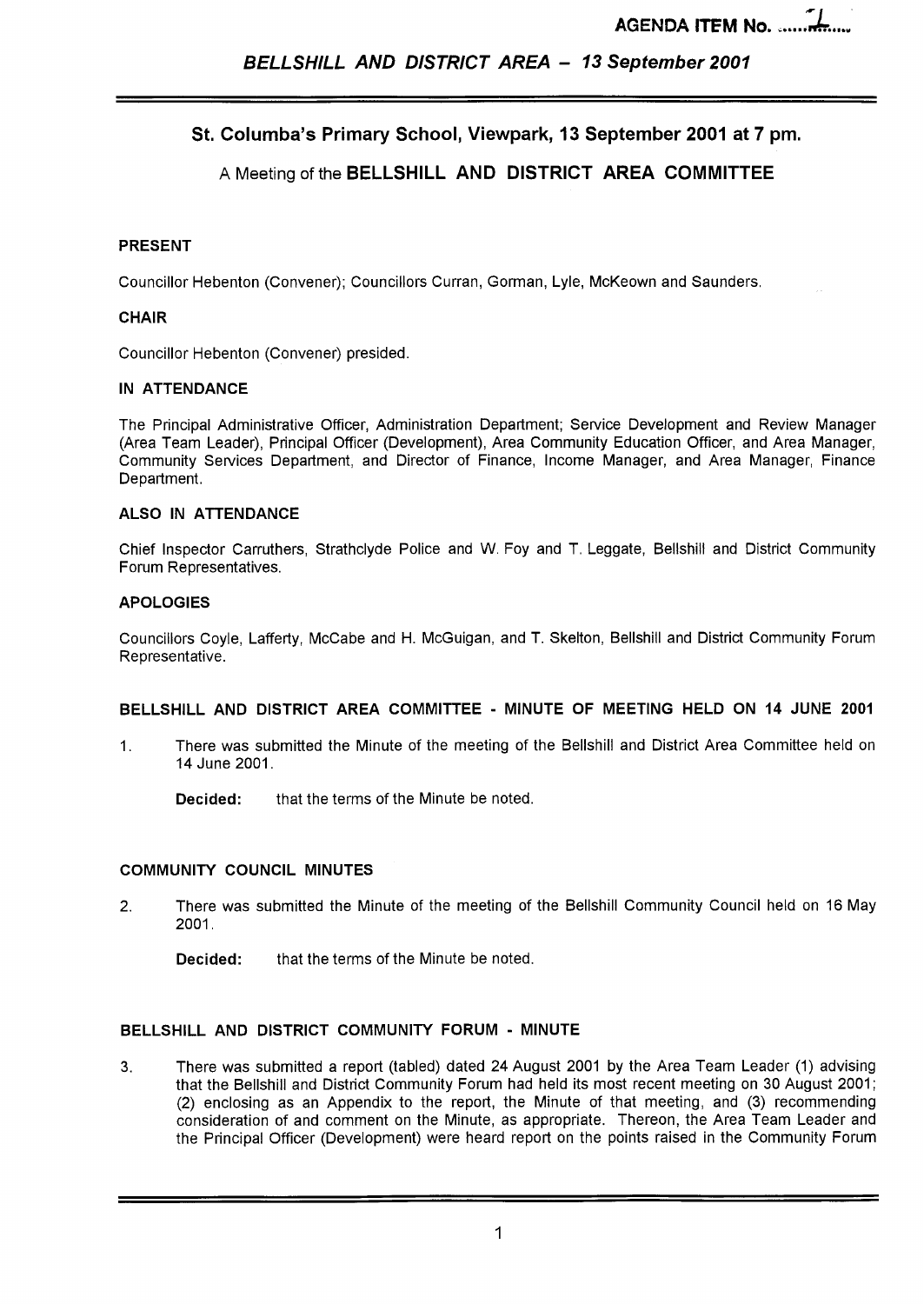Minute in regard to the Strategic Framework, Youth Shelters, Ground Maintenance and Mossend Shopping Centre.

#### **Decided:**

- (1) that the Area Team Leader provide a response to the Community Forum on the issues raised in regard to the Strategic Framework, Youth Shelters, Ground Maintenance and Mossend Shopping Centre, and
- (2) that the report be otherwise noted.

#### **PROVISION OF FREE SWIMMING FACILITIES TO CHILDREN**

4. With reference to paragraph 37 of the Minute of the meeting of the Community Services Committee held on 29 August 2001, when that Committee having considered a report dated 22 August 2001 by the Director of Community Services (1) referring to the Council's decision to introduce a Free Swim Scheme for all children under 16 years of age during the school summer holidays; (2) evaluating the performance and success of the Free Swim Scheme; (3) requesting that the Committee give consideration to a proposal to introduce similar Schemes during other school holidays periods throughout the year; (4) asking the Committee to note the additional expenditure required and that funding would be contained within the Council's overall resources, and **(5)** advising that a further report would be submitted to a future meeting to ascertain the sustainability of the Scheme over a period of two months from the end of the Scheme, agreed (a) that consideration of the proposal, together with details of the financial implications of introducing similar schemes during other school holiday periods throughout the year be remitted to the Policy and Resources Committee for determination; (b) that the Committee note the additional expenditure incurred by this initiative and that funding would be contained within the Council's overall resources, and (c) that a future report to ascertain the sustainability of the Scheme over a period of two months from the end of the Scheme be submitted by the Director of Community Services to a future meeting of the Committee, there was submitted the report dated 22 August 2001 by the Director of Community Services.

**Decided:** that the report be noted.

#### **SUMMER FLOWER FESTIVAL 2001** - **INCOME AND ATTENDANCE STATISTICS**

**5.** With reference to paragraph 34 of the Minute of the meeting of the Community Services Committee held on 29 August 2001, when that Committee considered a report dated 23 July 2001 by the Director of Community Services (1) advising the Committee of the success of this year's Summer Flower Festival held in Viewpark Gardens, Uddingston from 31 May to 3 June 2001; (2) giving details of increased attendance and income figures compared to those of last year's, and (3) informing the Committee that a further report on the Flower Festival would be submitted once the findings of a customer survey had been analysed, there was submitted the report dated 23 July 2001 by the Director of Community Services.

**Decided:** that the report be noted.

#### **INFORMATION ON LOTTERY FUNDING AVAILABLE TO THE COMMUNITY**

6. There was submitted a report dated 24 August 2001 by the Director of Community Services advising (1) that the Council had recently signed an agreement with the local Councils for Voluntary Services [Monklands Association for Voluntary Services (MAVS), Community and Voluntary Organisations Council (CAVOC) and North Lanarkshire North Council for Voluntary Services (NLNCVS)) and the Lotteries Community Fund, the purpose of which agreement is to offer a co-ordinated approach to the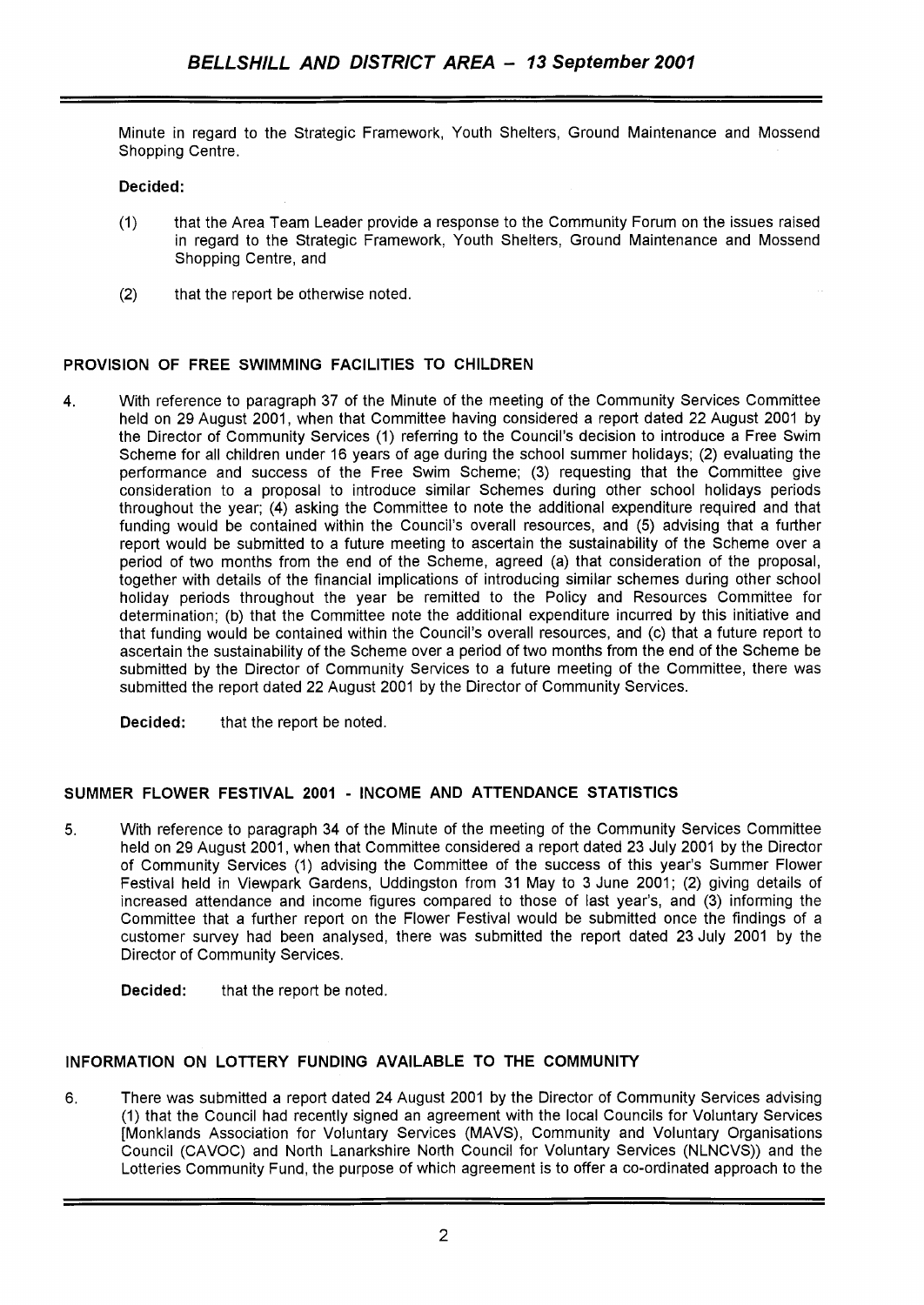dissemination of information on funds available and support for community and voluntary organisations across North Lanarkshire, and (2) that an information pack, highlighting some of the external funds available to community groups and organisations within the North Lanarkshire area had been prepared.

Thereon, the Principal Officer (Development) intimated that arrangements had been made to provide Elected Members with the Community Fund information pack.

#### Decided:

- (1) that it be noted that the Community Fund information pack would be distributed to Members, and
- (2) that the report be otherwise noted.

#### BELLSHILL AND DISTRICT AREA COMMITTEE EXPENSES - REPORT POSITION

7. With reference to paragraph 5 of the Minute of the meeting of this Committee held on 14 June 2001, when the allocation of £750 to each of the eight Community Forums and £1,000 to each Area Committee for the support and development of links with Community Forums was noted, the Area Team Leader intimated that views were sought from the Committee on how the Area Committee funding would be apportioned.

#### Decided:

(1) that Members' suggestions for the apportionment of funds allocated to the Bellshill and District Area Committee for the support and development of links with the Community Forum be forwarded to the Area Team Leader, and

 $\hat{U}$  , where  $\hat{U}$  is a subset of the set of the set of the set of  $\hat{U}$ 

(2) that a report by the Area Team Leader on proposals for apportioning the funds be brought forward for consideration to a future meeting of the Bellshill and District Area Committee.

#### COMMUNITY GRANTS SCHEME

#### **(1)** APPLICATIONS AWARDED DURING THE SUMMER RECESS

- 8. With reference to paragraph 8 of the Minute of the meeting of this Committee held on 14 June 2001, there was submitted a report (docketed) dated 28 August 2001 by the Director of Community Services detailing applications for Community Grants dealt with as a matter of urgency during the Summer recess.
	- **Decided:** that the actions of the Director of Community Services in awarding grants as detailed hereunder, be homologated.

#### APPLICATIONS COVERING MORE THAN ONE AREA COMMITTEE BOUNDARY

| <b>Group/Grant Requested</b>                                                                                  | <b>Purpose of Application</b>                  | <b>Decision</b>                        |
|---------------------------------------------------------------------------------------------------------------|------------------------------------------------|----------------------------------------|
| <b>CABIA Counselling and Benefits in</b><br>Action, Airdrie (CG01/02-143) - £435<br>(previously awarded £150) | To assist with the costs of a planning<br>dav. | Continued for further<br>consideration |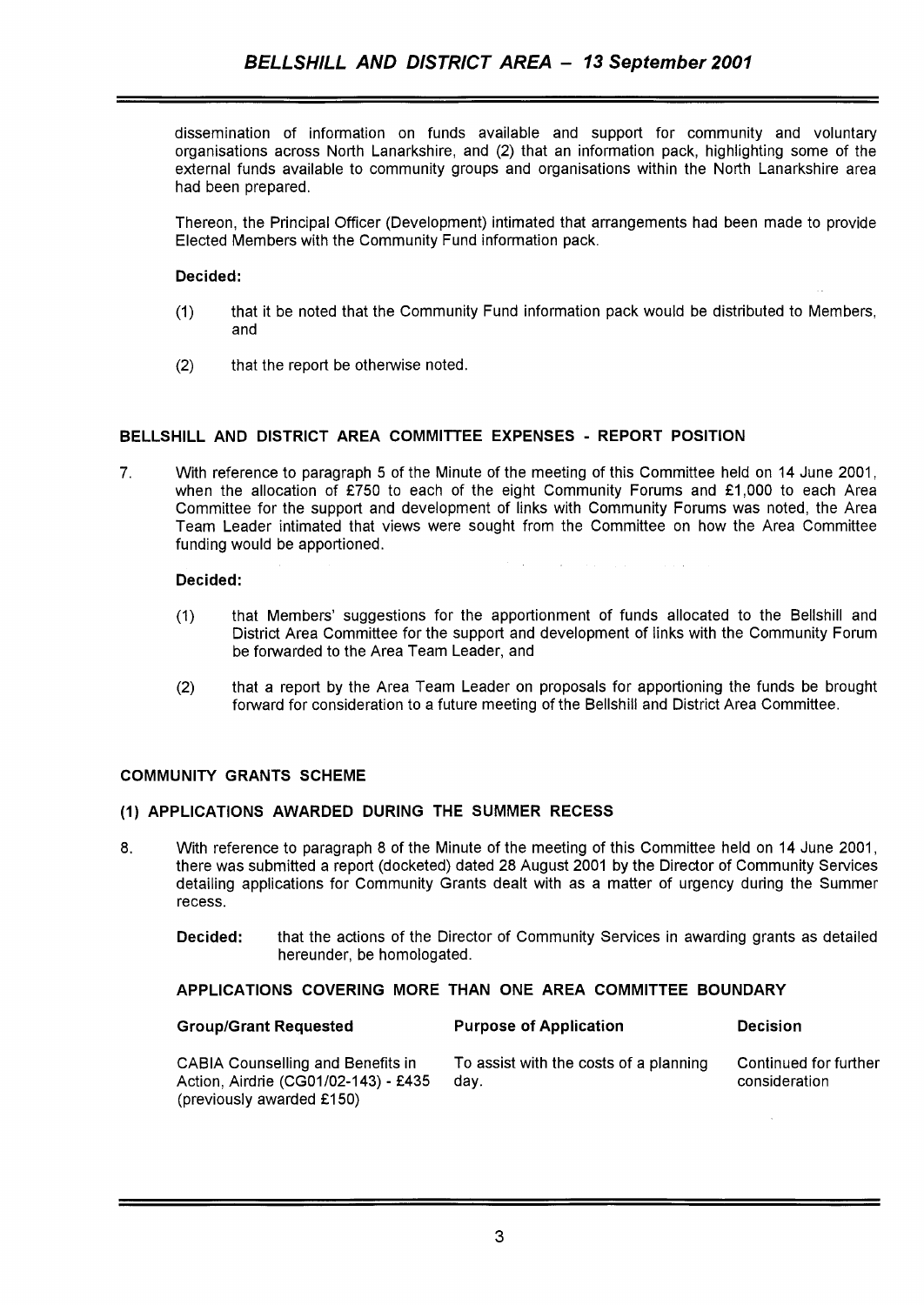| <b>Group/Grant Requested</b>                                                                                  | <b>Purpose of Application</b>                          | Decision                                                 |
|---------------------------------------------------------------------------------------------------------------|--------------------------------------------------------|----------------------------------------------------------|
| Comhaltas Ceoltoiri Eireann,<br>Holytown (CG01/02-145) - £2,000<br>(previously awarded £125)                  | To assist with the purchase of musical<br>instruments. | Grant £225 and<br>continued for further<br>consideration |
| North Lanarkshire Independent<br>Advice Group, Airdrie<br>(CG01/02-146) - Unknown<br>(previously awarded £50) | To assist with start-up and running<br>costs.          | Continued for further<br>consideration.                  |

## **(2) CONSIDERATION OF APPLICATIONS**

9. With reference to paragraph 8 of the Minute of the meeting of this Committee held on 14 June 2001, there was submitted a report dated 21 August 2001, and a schedule of applications (tabled) by the Director of Community Services detailing applications for Community Grants covering more than one Area Committee boundary together with continued and new applications specific to the Bellshill and District Area Committee.

#### **Decided:** that subject to receipt of any outstanding information, the applications for Community Grants be dealt with as follows:-

## **(1) APPLICATIONS COVERING MORE THAN ONE AREA COMMITTEE BOUNDARY**

#### **(a) CONTINUED APPLICATIONS**

| <b>Group/Grant Requested</b>                                                                            | <b>Purpose of Application</b>                                                             | <b>Decision</b> |
|---------------------------------------------------------------------------------------------------------|-------------------------------------------------------------------------------------------|-----------------|
| Firpark Alma Club, Motherwell<br>(CG01/02-86) - £1,000 (previously<br>awarded £135)                     | To assist with the costs of a dinner<br>dance to celebrate the 20th<br>anniversary.       | Nil award       |
| Headway Motherwell, Carfin<br>(CG01/02-87) - £2,000 (previously<br>awarded £200)                        | To assist with costs of transport for<br>members to attend group meetings.                | Grant £50       |
| Cleland Church Choir (CG01/02-89) -<br>£500 (previously awarded £15)                                    | To assist with the purchase of a<br>portable keyboard.                                    | Grant £25       |
| Over 60s Club, New Stevenston<br>(CG01/02-95) - £2,000 (previously<br>awarded £200)                     | To assist with the costs of a weekend<br>trip to Blackpool.                               | Nil award       |
| Motherwell and Wishaw Citizens<br>Advice Bureau (CG01/02-100) - £545<br>(previously awarded £520)       | To assist with the costs of an evening<br>buffet reception.                               | Nil award       |
| Tryst Olympic Wrestling Association,<br>Cumbernauld (CG01/02-101) -<br>£1,100 (previously awarded £300) | To assist with the costs of hall hire,<br>travel and the purchase of medals and<br>lunch. | Nil award       |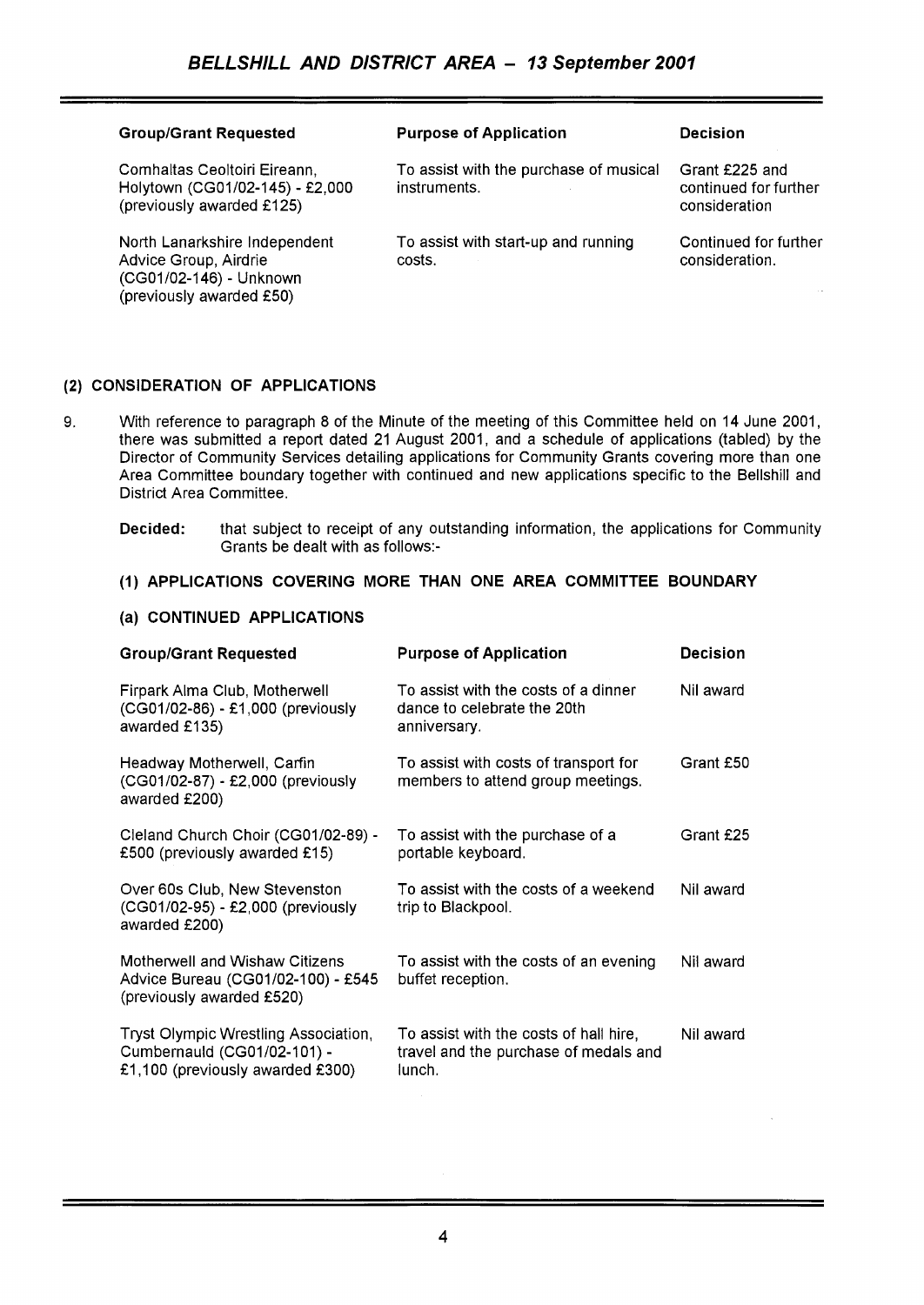# *BELLSHILL AND DISTRICT AREA* - *13 September 2001*

| <b>Group/Grant Requested</b>                                                                                       | <b>Purpose of Application</b>                                          | <b>Decision</b>                                           |
|--------------------------------------------------------------------------------------------------------------------|------------------------------------------------------------------------|-----------------------------------------------------------|
| Jerviston Amateur Boxing and<br>Recreation Club, Motherwell<br>(CG01/02-103) - £2,000 (previously<br>awarded £150) | To assist with the purchase of<br>equipment.                           | Grant £200                                                |
| <b>CABIA Counselling and Benefits in</b><br>Action, Airdrie (CG01/02-143) - £435<br>(previously awarded £225)      | To assist with the costs of a planning<br>day.                         | Grant £20                                                 |
| Comhaltas Ceoltoiri Eireann,<br>Holytown (CG01/02-145) - £2,000<br>(previously awarded £400)                       | To assist with the purchase of musical<br>instruments.                 | Nil award                                                 |
| North Lanarkshire Independent<br>Advice Group, Airdrie<br>(CG01/02-146) - Unknown<br>(previously awarded £85)      | To assist with start-up and running<br>costs.                          | Nil award                                                 |
| (b) NEW APPLICATIONS                                                                                               |                                                                        |                                                           |
| <b>Group/Grant Requested</b>                                                                                       | <b>Purpose of Application</b>                                          | <b>Decision</b>                                           |
| Parents and Children Support Project<br>(PACS), Bellshill (CG01/02-175) -<br>£1,800                                | To assist with running and training<br>costs.                          | Grant £150 and<br>continued for further<br>consideration. |
| Lanarkshire Furniture Initiative,<br>Wishaw (CG01/02-176) - £2,000                                                 | To assist with the costs of equipment<br>and a removal van.            | Grant £25 and<br>continued for further<br>consideration   |
| Christian Outreach Centre, Wishaw<br>(CG01/02-177) - £2,000                                                        | To assist with the purchase of music<br>equipment and children's toys. | Continued for further<br>consideration                    |
| Strathcarron Hospice Charity Shop,<br>Kilsyth (CG01/02-179) - £2,000                                               | To assist with shop rental and other<br>costs.                         | Continued for further<br>consideration                    |
| Scottish Lions Roller Hockey Team,<br>Bellshill (CG01/02-180) - £1,000                                             | To assist with a trip to Portugal and<br>equipment for the event.      | Grant £150 and<br>continued for further<br>consideration  |
| Holytown Wine and Beer Makers<br>Club (CG01/02-182) - £500                                                         | To assist with the purchase of new<br>equipment.                       | Grant £200 and<br>continued for further<br>consideration  |
| Townhead Amateur Football Club,<br>Coatbridge (CG01/02-183) - £2,000                                               | To assist with football strips and the<br>purchase of equipment.       | Nil award                                                 |
| Motherwell Cathedral Organ<br><b>Restoration Appeal Committee</b><br>(CG01/02-184) - £2,000                        | To assist with restoration of the pipe<br>organ.                       | Grant £150 and<br>continued for further<br>consideration  |
| <b>Cumbernauld and Kilsyth District</b><br>Youth League (CG01/02-250) -<br>£2,000                                  | To assist with travel to an international<br>football tournament.      | Continued for further<br>consideration                    |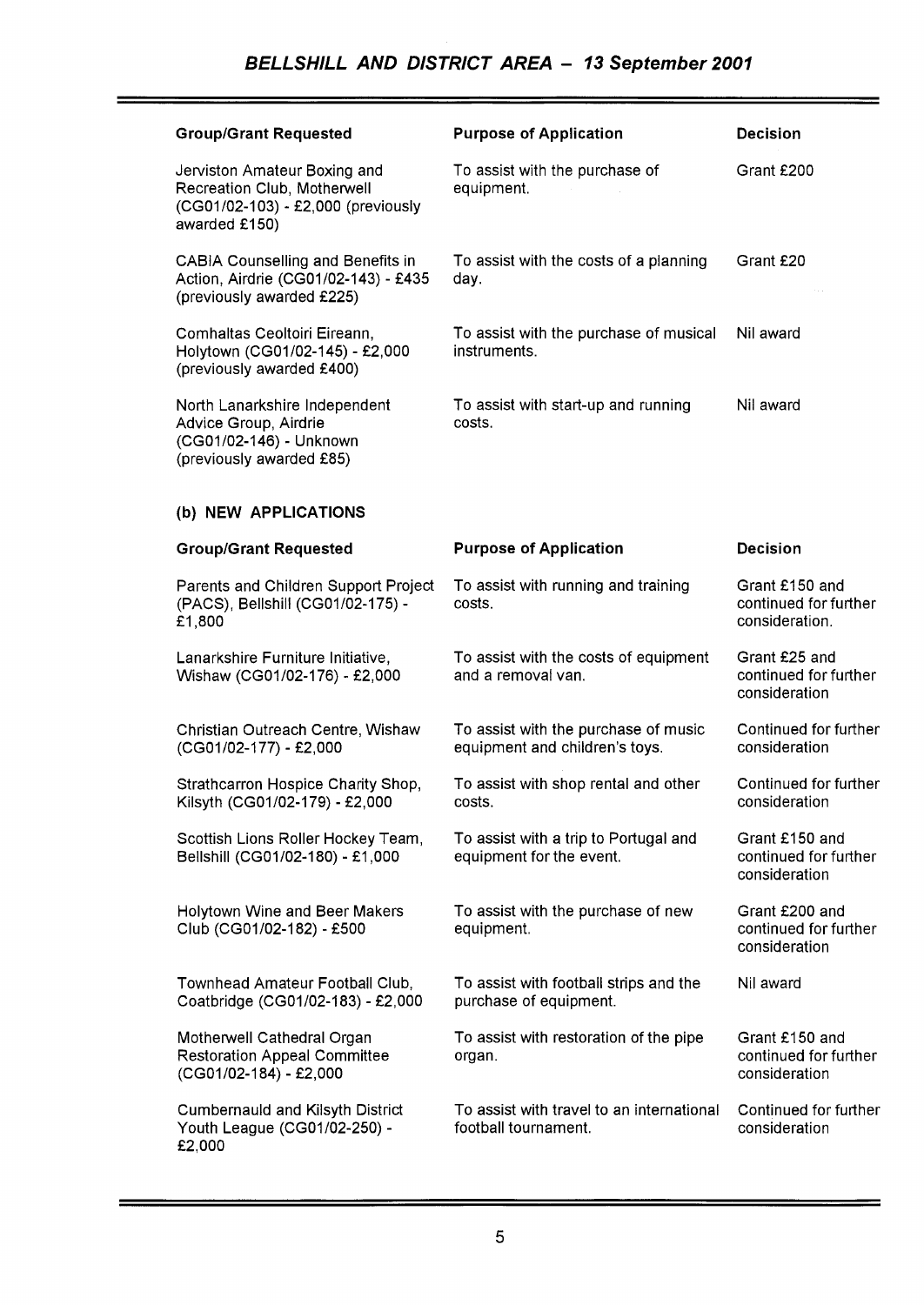| <b>Group/Grant Requested</b>                                                | <b>Purpose of Application</b>                                                         | <b>Decision</b>                                          |
|-----------------------------------------------------------------------------|---------------------------------------------------------------------------------------|----------------------------------------------------------|
| <b>Bellshill Sub Aqua Club</b><br>(CG01/02-251) - £2,000                    | To assist with the purchase of an<br>outboard engine for a dive boat.                 | Grant £125 and<br>continued for further<br>consideration |
| St. Patrick's Traditional Music Group,<br>Coatbridge (CG01/02-252) - £2,000 | To assist with transport and<br>accommodation costs.                                  | Continued for further<br>consideration                   |
| Action Research, Kilsyth<br>(CG01/02-258) - £77.25                          | To assist with the hire cost of Colzium<br>House.                                     | Continued for further<br>consideration                   |
| New Stevenston Senior Citizens Club<br>(CG01/02-262) - £400                 | To assist with the purchase of<br>crockery, towels, kettle and a locking<br>cupboard. | Grant £100                                               |

# **(2) APPLICATIONS SPECIFIC TO BELLSHILL AND DISTRICT AREA COMMITTEE**

| (a) CONTINUED APPLICATIONS                                                                                        |                                                                                                 |                 |  |
|-------------------------------------------------------------------------------------------------------------------|-------------------------------------------------------------------------------------------------|-----------------|--|
| <b>Group/Grant Requested</b>                                                                                      | <b>Purpose of Application</b>                                                                   | <b>Decision</b> |  |
| Burnhead Parents Association,<br>Uddingston (CG00/01-660) - £1,000                                                | To assist with the costs of sports<br>equipment, playground equipment,<br>trips and bike racks. | Nil award       |  |
| <b>Bellshill West Church Senior Citizens</b><br>Group, Bellshill (CG01/02-56) - £200<br>(previously awarded £100) | To assist with activities and outings<br>throughout the year.                                   | Grant £100      |  |
| General Motors Senior Citizens,<br>Holytown (CG01/02-58) - £200                                                   | To assist with the costs of an annual<br>outing.                                                | Grant £200      |  |
| Solitaire Lone Parent Steering Group,<br>Bellshill (CG01/02-124) - £2,000<br>(previously awarded £100)            | To assist with general running costs,<br>crèche workers, administration and<br>hospitality.     | Grant £150      |  |
| St. Teresa's Primary School PTA,<br>Newarthill (CG01/02-156) - £2,000                                             | To assist with the costs of playground<br>markings.                                             | Grant £200      |  |
| Holytown Colts (CG01/02-157) -<br>£300                                                                            | To assist with the costs of renewing kit<br>and equipment.                                      | Grant £300      |  |
| Clay Road Sheltered Housing,<br>Bellshill (CG01/02-158) - £200                                                    | To assist with the costs of a bus for a<br>trip.                                                | Grant £200      |  |
| Holytown Sunshine Club<br>(CG01/02-159) - £250                                                                    | To assist with the costs of a bus run<br>and meal.                                              | Grant £250      |  |